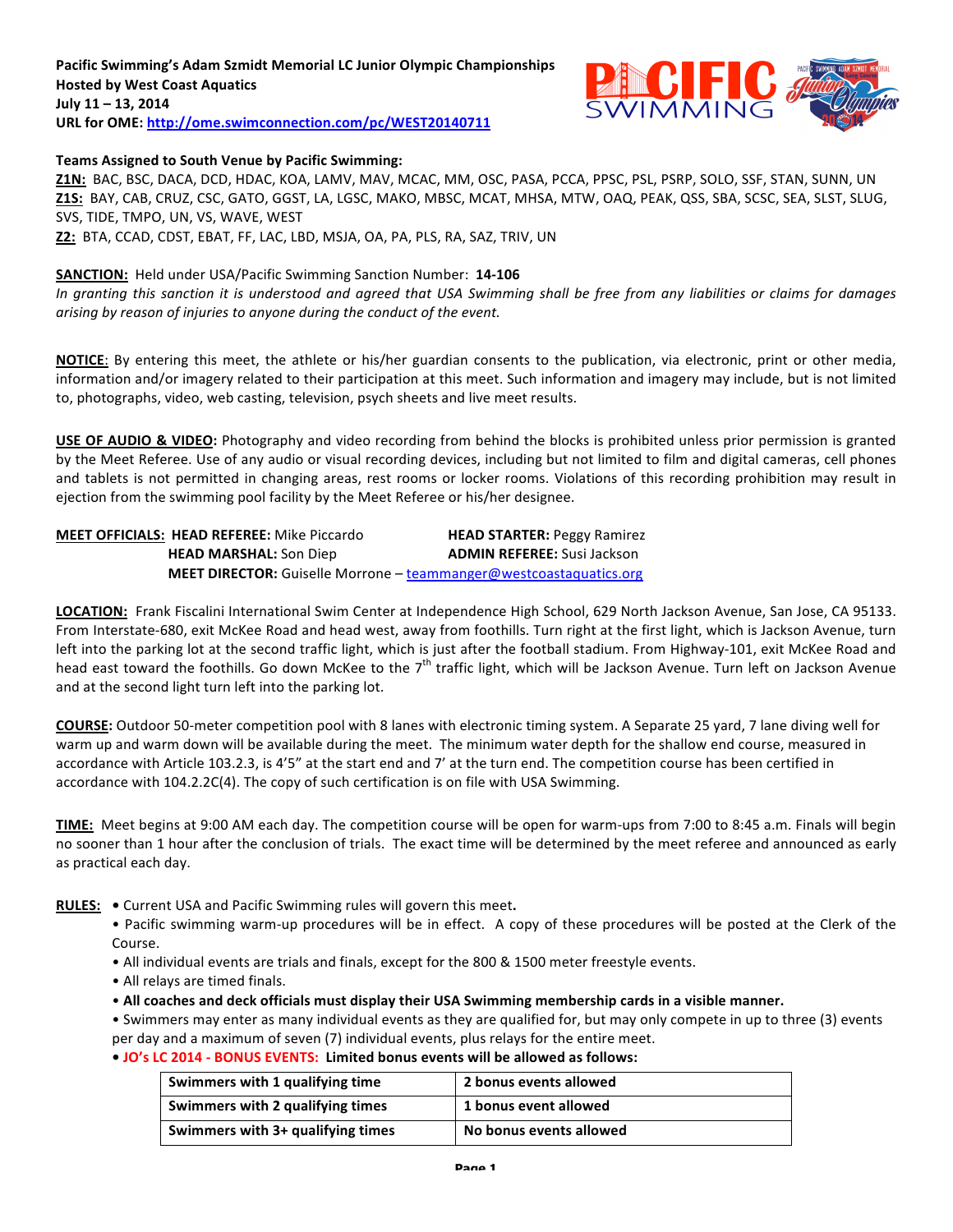### SPECIAL RULES: • 400 Free, 400 IM, 800 Free and 1500 Free - must provide own timer.

• 800/1500 Freestyles: Check-in for the 800/1500 meters freestyles will close at 10:00 a.m. on the day of event. All 800/1500's will be timed finals and will swim fastest to slowest. Distance events will run as combined age groups but will be scored and awarded by age group. These events may swim with two swimmers per lane starting at opposing ends at the discretion of the Head Referee and dependent upon the number of entries and the estimated timeline. Any break between end of prelims and beginning of the distance is at the discretion of the referee. All swimmers in the 800 & 1500 meters freestyle must provide their own lap counters.

• 15-16 & 17-18 Prelims: 15-16 & 17-18 will be run as a combined event in Preliminary Heats. Finals will be held separately for  $15-16$  and  $17-18$  age groups.

• RELAYS: All relay entries must be received by the entry deadline (Wednesday, July 2, 2014) with the entry time listed and a check for relay entry fee. **Relays and Relay Only Swimmers may be entered Online by a Coach**. There will be no refunds for relays not swum. Any relay swimmer who is not entered in an individual event or is not listed on the "Relay Only Swimmers Entry List" will not be allowed to swim in a relay. Relay swimmers must swim in their appropriate age group (no "swimming up"). No deck entered relays or relay swimmers. All relays will be swum as Timed Finals during the Finals **session.**

PROOF OF TIME: Proof of time will be required for this meet per Pacific Swimming rule Section 4.C.2. All entry times will be verified against the USA Swimming SWIMS database. Entry times must have been achieved prior to the closing date of entries for the meet (July 2, 2014). If the time cannot be proven prior to the meet, the swimmer will not be allowed to check-in for the event until the entry time has been proven. When possible, the coaches will be notified of the swimmers who have not proven their entry time. No refunds will be given if a time cannot be proven.

**SEEDING:** Event seeding will be in the following order: conforming long course meters, non-conforming short course meters, and non-conforming short course yards - USA Swimming rules 207.12.7B. Preliminary heats will be swum fastest to slowest. See Special **Rules for distance events seeding.** 

**UNACCOMPANIED SWIMMERS:** USAS athlete-member competing at the meet must be accompanied by a USA Swimming membercoach for the purposes of athlete supervision during warm-up, competition and warm-down. If a coach-member of the athlete's USAS Club does not attend the meet to serve in said supervisory capacity, it is the responsibility of the swimmer or the swimmer's legal guardian to arrange for supervision by a USA Swimming member-coach. The Meet Director or Meet Referee may assist the swimmer in making arrangements for such supervision; however, it is recommended that such arrangements be made in advance of the meet by the athlete's USAS Club Member-Coach. The swimmer must be certified by a USA Swimming member coach as being proficient in performing a racing start or must start the race in the water. It is the responsibility of the swimmer or the swimmer's legal guardian to ensure compliance with this requirement.

RESTRICTIONS: . Sale and use of alcoholic beverages and smoking and the use of other tobacco products is prohibited in all areas of the meet venue during the meet. Coaches, parents, siblings and officials may not use the pool.

- Glass containers of any kind are not allowed in pool area.
- All pets are prohibited in the pool area.

• Except where venue facilities require otherwise, changing into or out of swimsuits other than in locker rooms or other designated areas is not appropriate and is strongly discouraged.

**ELIGIBILITY:** . This meet is open to current members of the PACIFIC SWIMMING LSC only.

•Swimmers must be current members of USA-S and enter their name and Registration number on the 2014 Consolidated Entry Form. The meet host will check all swimmer registrations against the SWIMS database, and if not found to be registered, the Meet Director shall accept the registration at the meet (a \$10 surcharge will be added to the regular registration fee). Duplicate registrations will be refunded by mail.

•Swimmers must have met the Pacific Swimming Junior Olympic conforming long course meters or non-conforming short course meter or short course yard time standard for each event entered. "No Time" entries will not be accepted. • Swimmers 19 years of age and over may participate in the 15-18 age group provided they have met the time standards for

the 15-18 age group; they will not be eligible to swim in finals, or receive awards.

•Disabled swimmers are welcome to attend this meet and should contact the Meet Director or Meet Referee regarding special accommodations on entry times and seeding per Pacific Swimming Policy.

• All times must be achieved between January 1, 2013 and the entry deadline.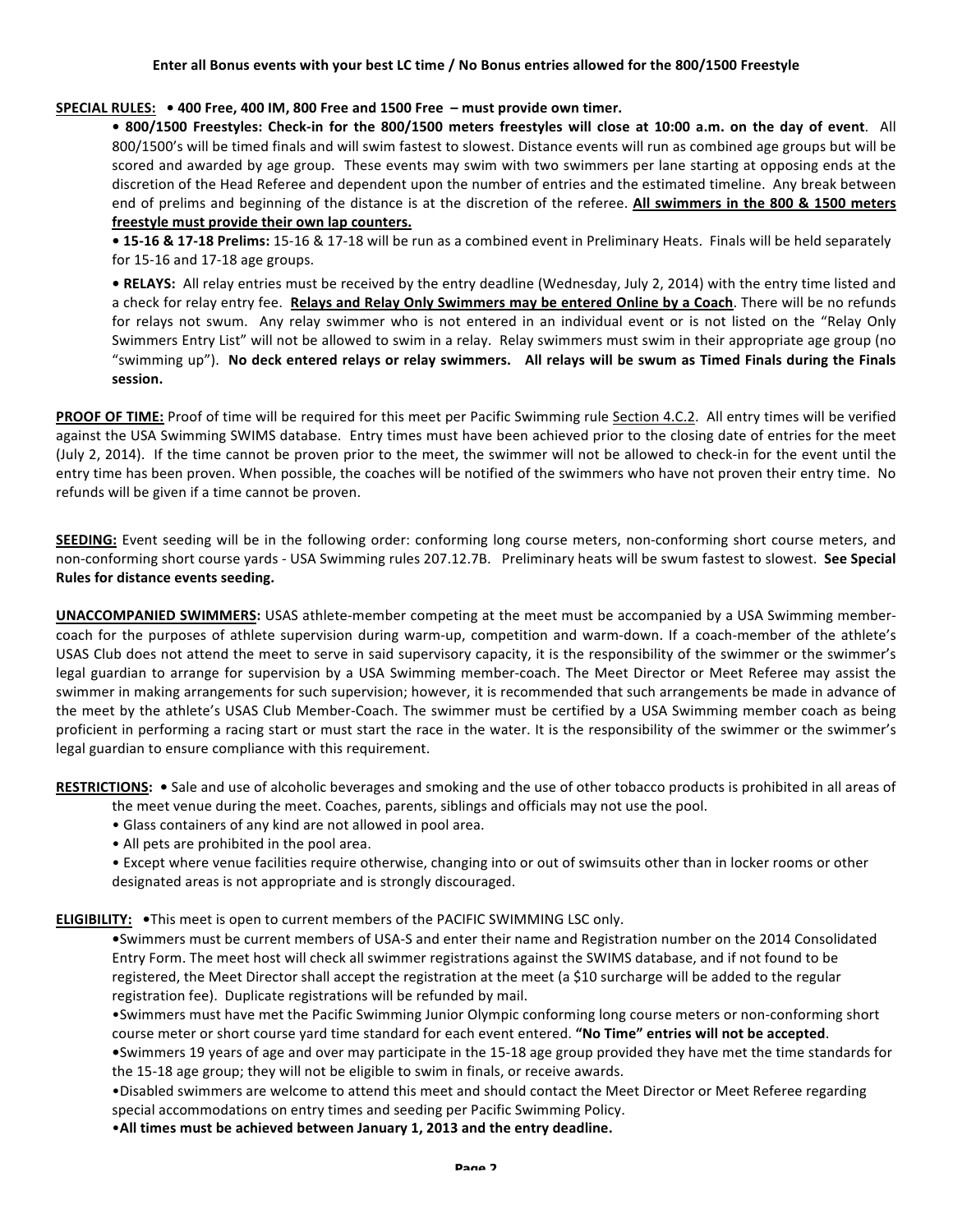**ENTRY FEES:** \$5.50 per individual event, \$10.00 participation fee per swimmer, and \$20.00 per Relay.

\*\*Note, relay only swimmers ARE NOT required to pay the \$10.00 participation fee. All entry fees MUST be included with entry.

Make check payable to: West Coast Aquatics and mail with entries to:

# **Guiselle Morrone**

# **6317 Grand Oak Way**

# **San Jose, CA 95135**

\*If sending via Express/Overnight Delivery.... WAIVE THE SIGNATURE

#### **ENTRY OPTIONS:**

**Option 1: Online Meet Entries**: The Deadline is 11:59 pm, Wednesday, July 2, 2014. Enter online at: http://ome.swimconnection.com/pc/west20140711 to receive immediate confirmation of acceptance by email. The "billing information" email should be brought to the meet as proof of entry. Online entry requires payment by credit card using our secure site. The cost of using Online Meet Entries is \$1 per swimmer plus 5% of the total entry fees. Please note that the processing fee is a separate fee from the entry fees. Online meet entry fees are paid to Swim Connection LLC. Fees collected by this system are completely voluntary. Online Meet Entry is in no way required or expected of a swimmer by Pacific Swimming.

**Option 2: Surface Mail Entries:** Entry forms must be completely filled out, including the conforming long course meter (JO time) or non-conforming short course yard (JO time) or short course meter (JO time) for each event. All entry times shall be noted by LCM, SCY and SCM to the right of the entry time. Bonus events must be entered at your best long course standard and circled. Entries (individual & relay) and fees must be postmarked by midnight Monday, June 30, 2014. Entries (individual and relay) that are hand delivered or sent via an overnight delivery service will be accepted if they are received with appropriate fees no later than Wednesday, July 2, 2014 by 6:00 pm. No late entries via mail, fax, email or phone will **be accepted**. No refunds will be made.

**CHECK-IN:** The meet will be deck seeded. Swimmers must check-in at the Clerk of Course. Close of check-in for all events shall be no more than 60 minutes before the estimated time of the start of the first heat of the event. No event shall be closed more than 30 minutes before the scheduled start of the session. Swimmers who do not check-in will not be allowed to compete in the event. Check-in for the 800/1500 meters freestyles will close at 10:00 a.m. on the day of event

**SCRATCHES:** Pacific Swimming scratch rules will be enforced. A copy will be posted at the clerk-of-course.

Swimmers entered in an individual event in a Trials and Finals meet that is seeded on the deck who have checked in for that event, must swim in the event unless they notify the Clerk of the Course before seeding for that event has begun that they wish to scratch. Failure to swim an event will result in being barred from their next preliminary individual event in which the swimmer is entered on that day or the next meet day, whichever is first. If the swimmer qualified for a Final before missing an event they may swim that final.

Penalty for No-Show at Finals:

- a. Any swimmer qualifying for a Final race in an individual event who fails to show up in said Final race prior to calling the alternate shall be barred from the remainder of any final events for that day. Should the swimmer have no additional Final events for that day, they will be barred from their next preliminary event on the next day of the meet they are entered.
- b. If the No-Show occurs on the last day that the swimmer is entered in an individual event in the meet, and no other individual event penalty is applicable, the swimmer shall then be fined \$25.00. The fine will be increased to \$100 if after 30 days of receiving the letter notification the party has not made payment.

| <b>SCORING:</b> | Place                                                                         | ⊿st                                                                                                                                                        | $\mathbf{a}$ <sup>nd</sup> | $2^{\text{rd}}$ | $4^{\text{th}}$ | $\mathsf{F}^{\mathsf{th}}$ | 6 <sup>th</sup> | —th | $8^{\sf th}$ |
|-----------------|-------------------------------------------------------------------------------|------------------------------------------------------------------------------------------------------------------------------------------------------------|----------------------------|-----------------|-----------------|----------------------------|-----------------|-----|--------------|
|                 | Individual events                                                             | 9                                                                                                                                                          |                            | 6               |                 | 4                          | 3               |     |              |
|                 | Relay events                                                                  | 18                                                                                                                                                         | 14                         | 12              | 10              | 8                          | 6               | 4   |              |
| <b>AWARDS:</b>  | Individual Events:<br>Relay Events:<br>Team Awards:<br>Individual High Point: | Medals $1st - 8th$<br>Medals $1st$ – 3rd (15/18 relays awarded as one age group)<br>Distinctive Awards $1st - 3rd$<br>Distinctive Award for each age group |                            |                 |                 |                            |                 |     |              |

Awards must be picked up by the end of the meet on Sunday. Awards will not be mailed.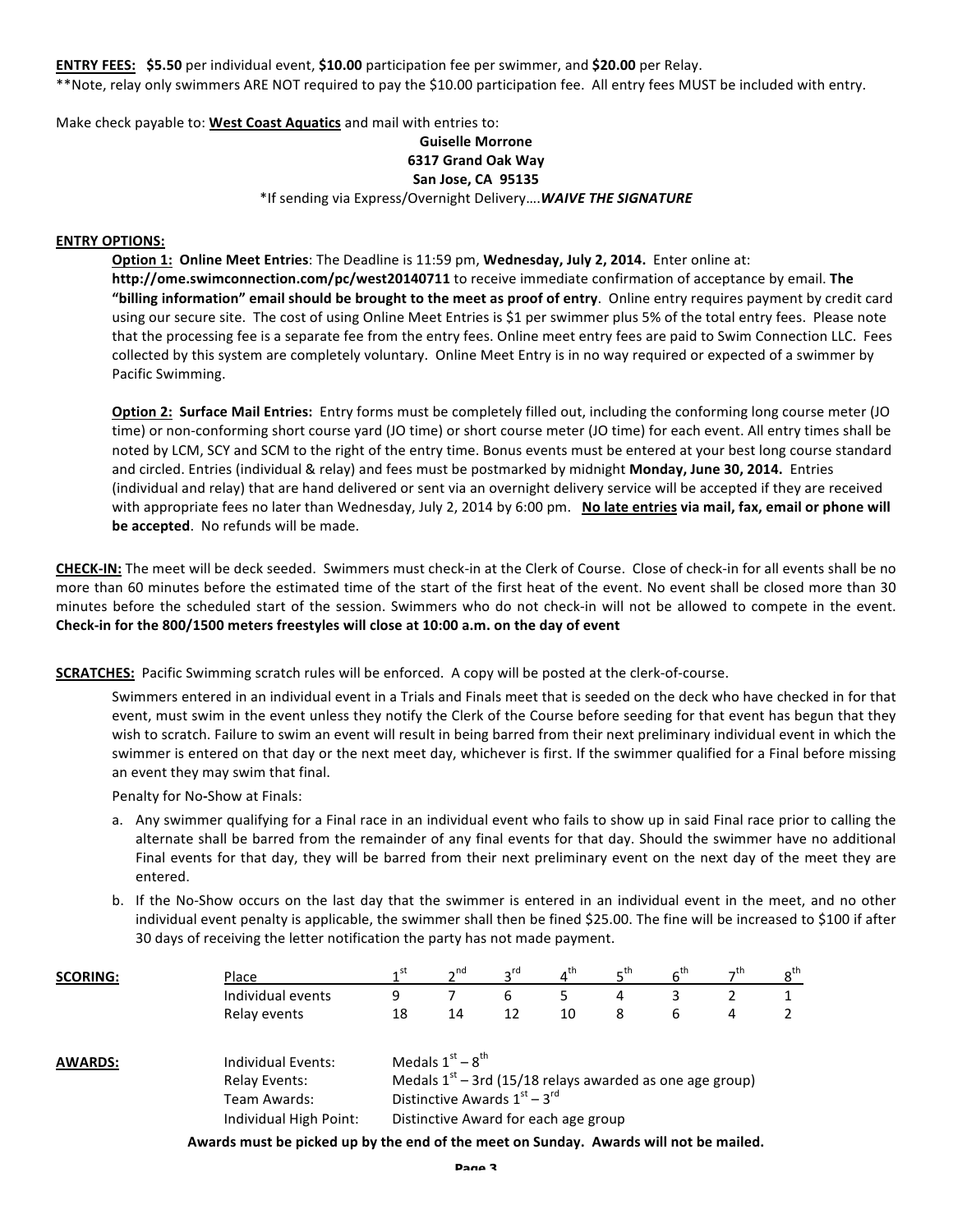HOSPITALITY: Lunch, dinner and refreshments will be provided for working officials and coaches. Snacks & beverages will be provided for timers throughout the meet.

**SNACK BAR:** A snack bar will be available during the meet.

ADMISSION: Admission is free. A three-day program will be available at a reasonable cost (includes finals sheets).

**MISCELLANEOUS:** Seating: WEST will be providing tables, chairs and canopies for all coaches around the pool deck. Set-up elsewhere outside of the pool facility is allowed, but at the individual owners risk. Any items left outside of the pool gates overnight, will not be guarded. Seating in front of doors and other buildings, will be moved by the marshals and other meet staff.

### **HOTEL INFORMATION: Please visit our website at www.westcoastaquatics.org**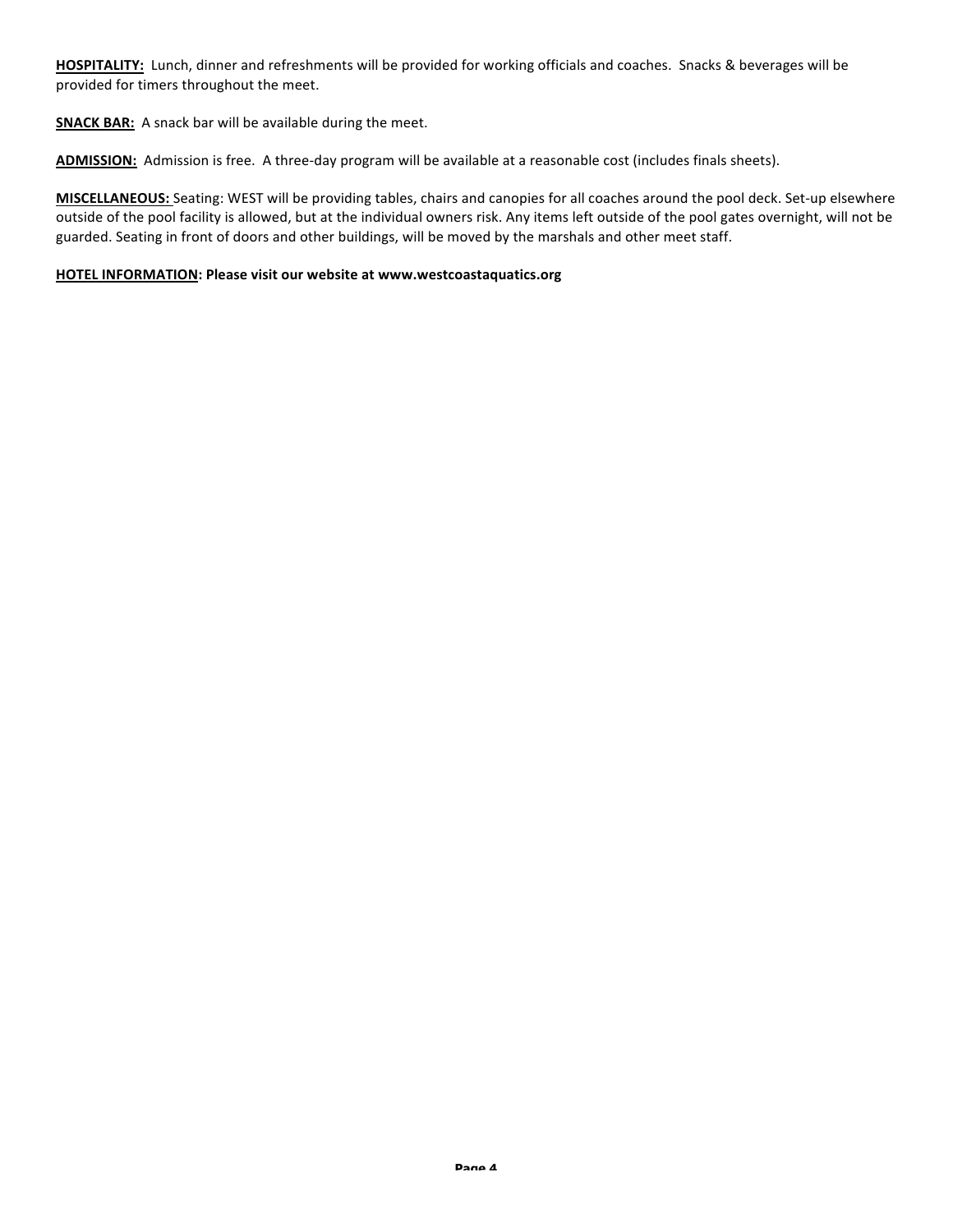#### **2014 Pacific Swimming LC Junior Olympics Event List**

| Friday, July 11th   |                                  |                        |  |  |
|---------------------|----------------------------------|------------------------|--|--|
| Girls<br>Event<br># | Event Age Group &<br>Description | <b>Boys</b><br>Event # |  |  |
| 1                   | 15-18 200 IM                     | $\overline{2}$         |  |  |
| 3                   | 10-Un 100 Free                   | 4                      |  |  |
| 5                   | 13-14 200 Free                   | 6                      |  |  |
| 7                   | 11-12 200 Fly                    | 8                      |  |  |
| 9                   | 15-18 100 Free                   | 10                     |  |  |
| 11                  | 10-Un 100 Fly                    | 12                     |  |  |
| 13                  | 13-14 100 Fly                    | 14                     |  |  |
| 15                  | 11-12 100 Breast                 | 16                     |  |  |
| 17                  | 15-18 100 Breast                 | 18                     |  |  |
| 19                  | 10-Un 50 Back                    | 20                     |  |  |
| 21                  | 11-12 50 Free                    | 22                     |  |  |
| 23                  | 13-14 200 Back                   | 24                     |  |  |
| 25                  | 15-18 200 Back                   | 26                     |  |  |
| 27                  | 11-12 200 Back                   | 28                     |  |  |
| 29                  | 10-Un 400 Free                   | 30                     |  |  |
| 31                  | 13-14 400 Free                   | 32                     |  |  |
| 33                  | 11-12 400 Free                   | 34                     |  |  |
| 201                 | *15-18 800 Free                  | 202                    |  |  |
| 35                  | 11-12 400 Free<br>Relay          | 36                     |  |  |
| 37                  | 13-14 400 Free<br>Relay          | 38                     |  |  |
| 39                  | 15-18 400 Free<br>Relay          | 40                     |  |  |

|                           | Friday, July 11th                |                       | Saturday, July 12th |                     |                                  |                                                       |                     | Sunday, July 13th                |               |
|---------------------------|----------------------------------|-----------------------|---------------------|---------------------|----------------------------------|-------------------------------------------------------|---------------------|----------------------------------|---------------|
| <b>Girls</b><br>vent<br># | Event Age Group &<br>Description | <b>Boys</b><br>Event# |                     | Girls<br>Event<br># | Event Age Group &<br>Description | <b>Boys</b><br>Event<br>$\sharp\hspace{-0.8em}\sharp$ | Girls<br>Event<br># | Event Age Group &<br>Description | Boy:<br>Event |
| $\mathbf{1}$              | 15-18 200 IM                     | $\overline{2}$        |                     | 41                  | 11-12 200 Free                   | 42                                                    | 83                  | 11-12 200 IM                     | 84            |
| 3                         | 10-Un 100 Free                   | 4                     |                     | 43                  | 10-Un 200 Free                   | 44                                                    | 85                  | 10-Un 200 IM                     | 86            |
| 5                         | 13-14 200 Free                   | 6                     |                     | 45                  | 13-14 200 IM                     | 46                                                    | 87                  | 15-18 200 Free                   | 88            |
| $\overline{7}$            | 11-12 200 Fly                    | 8                     |                     | 47                  | 15-18 200 Fly                    | 48                                                    | 89                  | 11-12 100 Free                   | 90            |
| 9                         | 15-18 100 Free                   | 10                    |                     | 49                  | 11-12 100 Fly                    | 50                                                    | 91                  | 13-14 200 Fly                    | 92            |
| 11                        | 10-Un 100 Fly                    | 12                    |                     | 51                  | 13-14 100 Free                   | 52                                                    | 93                  | 15-18 100 Fly                    | 94            |
| 13                        | 13-14 100 Fly                    | 14                    |                     | 53                  | 10-Un 50 Fly                     | 54                                                    | 95                  | 10-Un 100 Breast                 | 96            |
| 15                        | 11-12 100 Breast                 | 16                    |                     | 55                  | 15-18 50 Free                    | 56                                                    | 97                  | 11-12 200 Breast                 | 98            |
| 17                        | 15-18 100 Breast                 | 18                    |                     | 57                  | 11-12 50 Breast                  | 58                                                    | 99                  | 13-14 100 Breast                 | 100           |
| 19                        | 10-Un 50 Back                    | 20                    |                     | 59                  | 10-Un 50 Breast                  | 60                                                    | 101                 | 15-18 100 Back                   | 102           |
| 21                        | 11-12 50 Free                    | 22                    |                     | 61                  | 13-14 200 Breast                 | 62                                                    | 103                 | 11-12 50 Back                    | 104           |
| 23                        | 13-14 200 Back                   | 24                    |                     | 63                  | 15-18 200 Breast                 | 64                                                    | 105                 | 13-14 50 Free                    | 106           |
| 25                        | 15-18 200 Back                   | 26                    |                     | 65                  | 11-12 100 Back                   | 66                                                    | 107                 | 10-Un 50 Free                    | 108           |
| 27                        | 11-12 200 Back                   | 28                    |                     | 67                  | 13-14 100 Back                   | 68                                                    | 109                 | 11-12 50 Fly                     | 110           |
| 29                        | 10-Un 400 Free                   | 30                    |                     | 69                  | 10-Un 100 Back                   | 70                                                    | 111                 | 15-18 400 IM                     | 112           |
| 31                        | 13-14 400 Free                   | 32                    |                     | 71                  | 11-12 400 IM                     | 72                                                    | 113                 | 13-14 400 IM                     | 114           |
| 33                        | 11-12 400 Free                   | 34                    |                     | 73                  | 15-18 400 Free                   | 74                                                    | 203                 | *11-14 800 Free                  |               |
| 201                       | *15-18 800 Free                  | 202                   |                     |                     | *11-14 800 Free                  | 204                                                   |                     | *11-18 1500 Free                 | 206           |
| 35                        | 11-12 400 Free<br>Relay          | 36                    |                     | 205                 | **11-18 1500 Free                |                                                       | <b>115</b>          | 10 & Un 200 Free<br>Relay        | 116           |
| 37                        | 13-14 400 Free<br>Relay          | 38                    |                     | 75                  | 10-Un 200 Medley<br>Relay        | 76                                                    | 117                 | 11-12 200 Free<br>Relay          | <b>118</b>    |
| 39                        | 15-18 400 Free<br>Relay          | 40                    |                     | 77                  | 11-12 200 Medley<br>Relay        | 78                                                    | <b>119</b>          | 13-14 200 Free<br>Relay          | <u>120</u>    |
|                           |                                  |                       |                     | 79                  | 13-14 200 Medley<br>Relay        | 80                                                    | 121                 | 15-18 200 Free<br>Relay          | 122           |
|                           |                                  |                       |                     | 81                  | 15-18 200 Medley<br>Relay        | 82                                                    |                     |                                  |               |

| ay, July 12th                       |                           |  |                     | Sunday, July 13th                       |                        |
|-------------------------------------|---------------------------|--|---------------------|-----------------------------------------|------------------------|
| <b>Age Group &amp;</b><br>scription | <b>Boys</b><br>Event<br># |  | Girls<br>Event<br># | Event Age Group &<br><b>Description</b> | <b>Boys</b><br>Event # |
| 2 200 Free                          | 42                        |  | 83                  | 11-12 200 IM                            | 84                     |
| n 200 Free                          | 44                        |  | 85                  | 10-Un 200 IM                            | 86                     |
| 14 200 IM                           | 46                        |  | 87                  | 15-18 200 Free                          | 88                     |
| 8 200 Fly                           | 48                        |  | 89                  | 11-12 100 Free                          | 90                     |
| 2 100 Fly                           | 50                        |  | 91                  | 13-14 200 Fly                           | 92                     |
| 4 100 Free                          | 52                        |  | 93                  | 15-18 100 Fly                           | 94                     |
| Un 50 Fly                           | 54                        |  | 95                  | 10-Un 100 Breast                        | 96                     |
| 8 50 Free                           | 56                        |  | 97                  | 11-12 200 Breast                        | 98                     |
| 150 Breast                          | 58                        |  | 99                  | 13-14 100 Breast                        | 100                    |
| า 50 Breast                         | 60                        |  | 101                 | 15-18 100 Back                          | 102                    |
| 200 Breast                          | 62                        |  | 103                 | 11-12 50 Back                           | 104                    |
| 200 Breast                          | 64                        |  | 105                 | 13-14 50 Free                           | 106                    |
| 2 100 Back                          | 66                        |  | 107                 | 10-Un 50 Free                           | 108                    |
| 4 100 Back                          | 68                        |  | 109                 | 11-12 50 Fly                            | 110                    |
| n 100 Back                          | 70                        |  | 111                 | 15-18 400 IM                            | 112                    |
| 2 400 IM                            | 72                        |  | 113                 | 13-14 400 IM                            | 114                    |
| 8 400 Free                          | 74                        |  | 203                 | *11-14 800 Free                         |                        |
| 4800 Free                           | 204                       |  |                     | *11-18 1500 Free                        | 206                    |
| 8 1500 Free                         |                           |  | 115                 | 10 & Un 200 Free<br>Relay               | 116                    |
| 200 Medley<br>Relay                 | 76                        |  | 117                 | 11-12 200 Free<br>Relay                 | 118                    |
| 200 Medley<br>Relay                 | 78                        |  | 119                 | 13-14 200 Free<br>Relay                 | 120                    |
| 200 Medley<br>Relay                 | 80                        |  | 121                 | 15-18 200 Free<br>Relay                 | 122                    |

**See Special Rules for Distance Events**

**\*Combined age group event**

\*\* Event 204 11-14 Boys 800 Freestyle will swim before event 205 11-18 Girls 1500 Freestyle

\*\* Event 203 11-14 Girls 800 Freestyle will swim before event 206 11-18 Boys 1500 Freestyle

All Relays will swim at the conclusion of finals

Time standards are located on the PC website: http://www.pacswim.org/userfiles/cms/documents/551/times14.pdf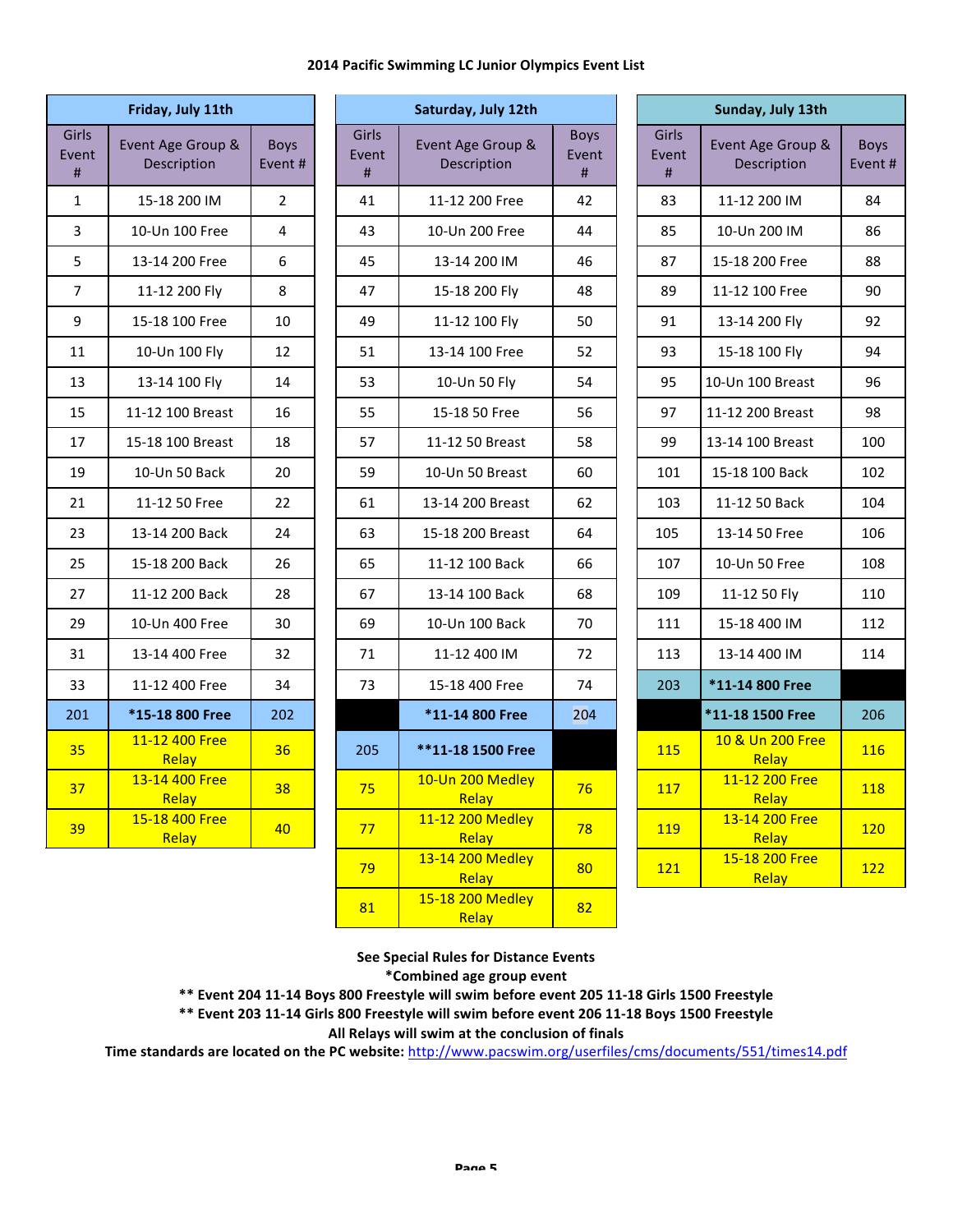# **INDIVIDUAL CONSOLIDATED ENTRY FORM 2014 Pacific Swimming LC Junior Olympics - South Meet July 11-13, 2014**

To be accepted, all entry information must be completely filled out

| Last Name               |                    |                       |                                    | <b>First Name</b>                                                                                                                                                                                                                                                                                                                                                                                                                                                                                                                                                                                      |                                                                                       | MI                               |
|-------------------------|--------------------|-----------------------|------------------------------------|--------------------------------------------------------------------------------------------------------------------------------------------------------------------------------------------------------------------------------------------------------------------------------------------------------------------------------------------------------------------------------------------------------------------------------------------------------------------------------------------------------------------------------------------------------------------------------------------------------|---------------------------------------------------------------------------------------|----------------------------------|
| <b>LSC CODE</b><br>(PC) |                    | Club Abbr:            |                                    | Club Name:                                                                                                                                                                                                                                                                                                                                                                                                                                                                                                                                                                                             |                                                                                       |                                  |
| Age                     |                    | Age Group             | Gender<br>M<br>F                   | Date of Birth:                                                                                                                                                                                                                                                                                                                                                                                                                                                                                                                                                                                         |                                                                                       | <b>USA-S Registration Number</b> |
| Fvent #                 | Distance/Stroke    |                       | <b>Entry Time</b><br>LCM, SCY, SCM |                                                                                                                                                                                                                                                                                                                                                                                                                                                                                                                                                                                                        | *PROOF OF TIME: Proof of time is required<br>per Pacific Swimming rule Section 4.C.2. |                                  |
|                         |                    |                       |                                    | Swimmer must have met the listed Junior<br>Olympic - Pacific Swimming time standard<br>in any course for each event entered.<br>All entry times will be verified against the<br>USA Swimming SWIMS database.<br>time cannot be proven prior to the meet,<br>the swimmer will not be allowed to check-<br>in for the event until the entry time has<br>been proven.<br>Mark all entry times as LCM (long course<br>meters), SCY (short course yards) or SCM<br>(short course meters) to the right of your<br>entry time.<br>Enter Bonus events at your best LC time.<br>Circle bonus event entry times. |                                                                                       |                                  |
| Swimmer's Coach:        |                    | <b>Total Entries</b>  | x \$5.50                           | \$                                                                                                                                                                                                                                                                                                                                                                                                                                                                                                                                                                                                     |                                                                                       |                                  |
|                         | Swimmer's Address: |                       | <b>Participation Fee:</b>          |                                                                                                                                                                                                                                                                                                                                                                                                                                                                                                                                                                                                        | \$10.00                                                                               |                                  |
| Email Contact:          |                    |                       |                                    | Total:                                                                                                                                                                                                                                                                                                                                                                                                                                                                                                                                                                                                 |                                                                                       |                                  |
|                         |                    | <b>Phone Contact:</b> |                                    | <b>Checks Payable to West Coast</b><br>\$<br><b>Aquatics</b>                                                                                                                                                                                                                                                                                                                                                                                                                                                                                                                                           |                                                                                       |                                  |

Mailed entries must be postmarked by Mon. July 2, 2014. Hand Entries must be delivered to the Meet Director by 6:00 pm on **Wed. July 2, 2014.**

**Guiselle Morrone 6317 Grand Oak Way San Jose, CA 95135**

Late Entries will not be accepted. No faxed entries. Entry Check must be enclosed.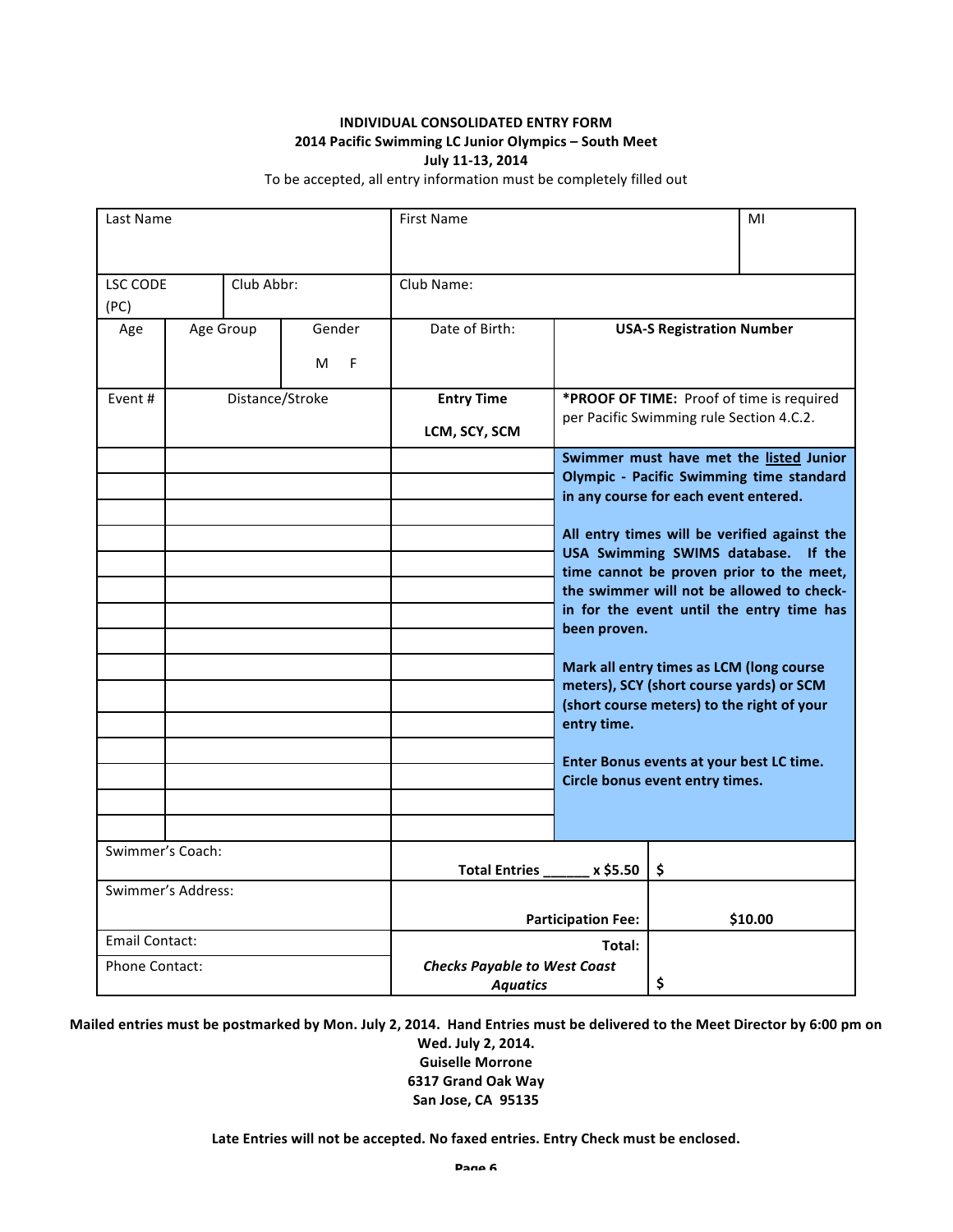# **Relay Events and Relay Only Swimmers are entered by COACHES ONLY**

### **2014 Pacific Swimming LC Junior Olympics South Team Relay Entry Form**

| Team Name:           |        |                  |        | Team Abbr: |  |
|----------------------|--------|------------------|--------|------------|--|
| Coach:               | Phone: |                  | Email: |            |  |
| # of Relays entered: |        | X \$20 per relay |        | Total: \$  |  |

| Friday, July 11 |                            |                 |   |  |  |  |
|-----------------|----------------------------|-----------------|---|--|--|--|
| Event           | Event                      | Team Entry Time |   |  |  |  |
| #               |                            | А               | B |  |  |  |
| 35              | 11-12 Girls 400 Free Relay |                 |   |  |  |  |
| 36              | 11-12 Boys 400 Free Relay  |                 |   |  |  |  |
| 37              | 13-14 Girls 400 Free Relay |                 |   |  |  |  |
| 38              | 13-14 Boys 400 Free Relay  |                 |   |  |  |  |
| 39              | 15-18 Girls 400 Free Relay |                 |   |  |  |  |
| 40              | 15-18 Boys 400 Free Relay  |                 |   |  |  |  |

| Saturday, July 12 |                              |                        |   |   |  |  |
|-------------------|------------------------------|------------------------|---|---|--|--|
| Event             | Event                        | <b>Team Entry Time</b> |   |   |  |  |
| #                 |                              | A                      | B | C |  |  |
| 75                | 10&un Girls 200 Medley Relay |                        |   |   |  |  |
| 76                | 10&un Boys 200 Medley Relay  |                        |   |   |  |  |
| 77                | 11-12 Girls 200 Medley Relay |                        |   |   |  |  |
| 78                | 11-12 Boys 200 Medley Relay  |                        |   |   |  |  |
| 79                | 13-14 Girls 200 Medley Relay |                        |   |   |  |  |
| 80                | 13-14 Boys 200 Medley Relay  |                        |   |   |  |  |
| 81                | 15-18 Girls 200 Medley Relay |                        |   |   |  |  |
| 82                | 15-18 Boys 200 Medley Relay  |                        |   |   |  |  |

|       | Sunday, July 13            |   |                        |   |  |  |  |
|-------|----------------------------|---|------------------------|---|--|--|--|
| Event | Event                      |   | <b>Team Entry Time</b> |   |  |  |  |
| #     |                            | Α | B                      | C |  |  |  |
| 115   | 10&un Girls 200 Free Relay |   |                        |   |  |  |  |
| 116   | 10&un Boys 200 Free Relay  |   |                        |   |  |  |  |
| 117   | 11-12 Girls 200 Free Relay |   |                        |   |  |  |  |
| 118   | 11-12 Boys 200 Free Relay  |   |                        |   |  |  |  |
| 119   | 13-14 Girls 200 Free Relay |   |                        |   |  |  |  |
| 120   | 13-14 Boys 200 Free Relay  |   |                        |   |  |  |  |
| 121   | 15-18 Girls 200 Free Relay |   |                        |   |  |  |  |
| 122   | 15-18 Boys 200 Free Relay  |   |                        |   |  |  |  |

All Relay Entry times must be in Long Course Meters (LCM)

 $\mathbf{r}$ 

Late entries will not be accepted. No faxed entries. Team Check must be enclosed.